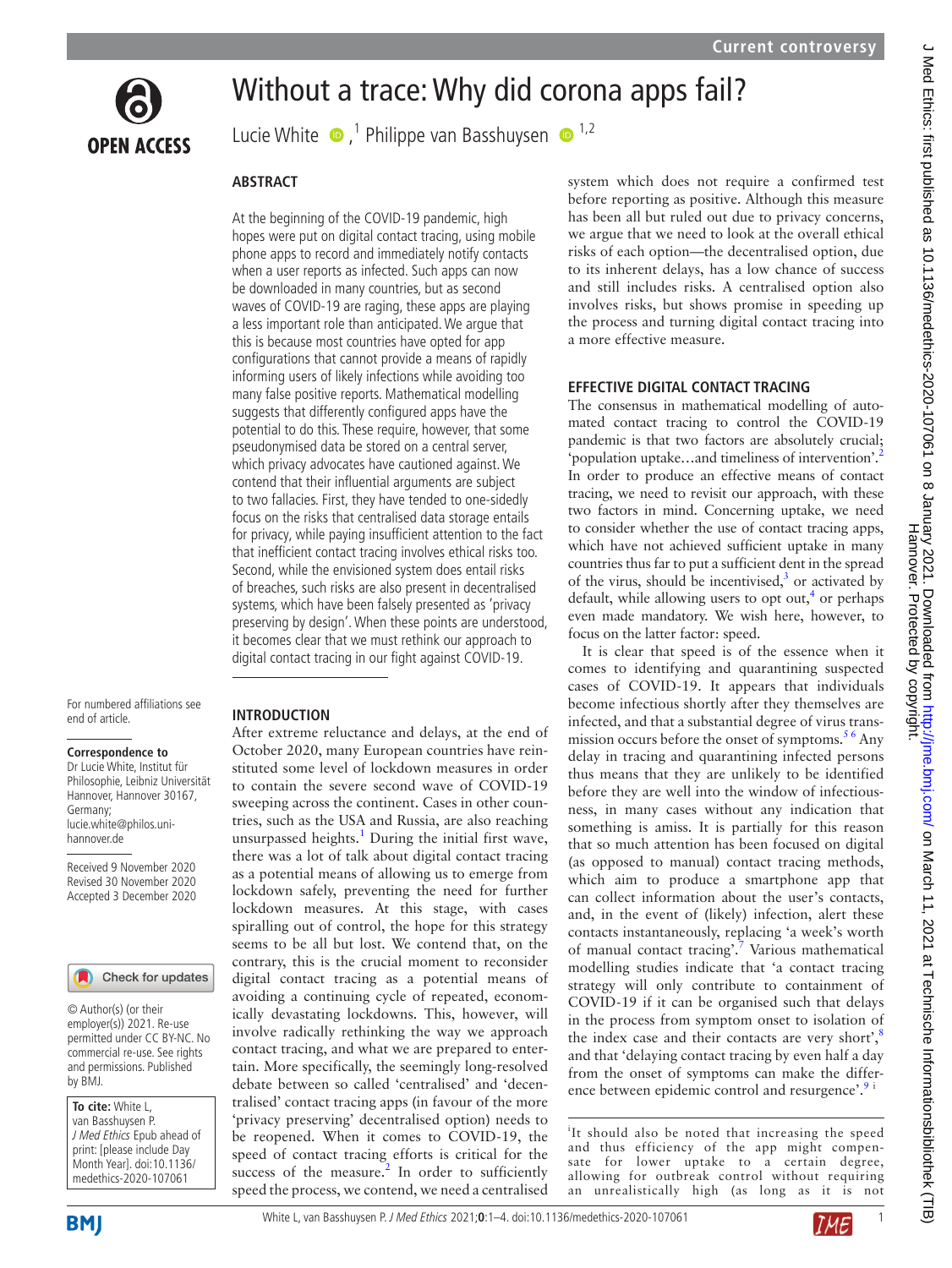A key objective in developing an effective digital contact tracing system should, therefore, be increasing the speed of the intervention as much as possible. We suggest that in order to do this, we need two things—an app that stores some information on a centralised server, and that allows for reporting before a confirmed test result.<sup>ii</sup> In order to see why this is, let's turn to the ways in which data can be stored in contact tracing apps.

### **Centralised versus decentralised**

The most popular digital contact tracing app variants use Bluetooth signals to gauge when two people with the app come into close contact, and for how long. Each person is assigned a frequently-changing series of ID-numbers ('ephemeral identifiers'). When two people come into close proximity, their phones exchange their ephemeral identifiers via Bluetooth. If someone reports on the app that they are positive for COVID-19, anyone who has this person's ephemeral identifiers stored on their phone (and meets the conditions of 'close contact') during the period of infection can be instantaneously alerted.

These apps are often divided into two camps, depending on where information is stored. In a so-called 'decentralised' app, ephemeral identifiers are generated on the user's own smartphone and exchanged directly between users when they come into contact. When an index case registers as positive, his ephemeral identifiers for the period of infection are uploaded to a central server, and broadcast to all other app users. Anyone who has one of the index case's ephemeral identifiers stored will be alerted. In a 'centralised' app, each user is assigned a permanent identifier, which is stored on a central server. The server then creates ephemeral identifiers for each user and sends them to the user's phone. Phones exchange ephemeral identifiers, and when a user registers as positive, the ephemeral identifiers of his contacts<sup>iii</sup> are sent to the central server. These are then matched with their permanent identifier, and the corresponding contact is alerted. $10$ 

The centralised app's storage of a permanent identifier for each user provides us with a way to speed up the contact tracing process significantly. The reason for this can be drawn out by looking at a problem for digital contact tracing: How do we make sure that positive reports from users are accurate? There are two options here. The first (which many countries with both decentralised and centralised apps opt for) is to require a posi-tive test before it is possible to report as positive in the app.<sup>[11 12](#page-3-9)</sup> This is clearly a good way to ensure that reports are accurate, but it leads to delays in reporting. Although testing turnaround times are rapidly reducing in some countries, the wait between experiencing symptoms, accessing a test, and receiving the results could undermine the success of the measure.

The other option is to allow users to self-report that they are positive for COVID-19 as soon as they experience symptoms. This would speed up the process enough to make the success of the measure much more likely, but we are then hit with the risk that the system will become flooded with false positive reports, $^{13}$  $^{13}$  $^{13}$ either because users are genuinely mistaken, or because of malicious reporting. This would result in many contacts being falsely quarantined, possibly sending us back into conditions approaching a general lockdown. We could require that positive self-reports are followed up with a test within a certain window

of time, allowing for the rapid release of unnecessarily quarantined contacts, but this will only work if every user can quickly and easily access a test, and if users are sufficiently diligent to voluntarily seek a test and submit a follow-up report quickly. It seems, in sum, very difficult to sort the false from the true positives in a system that allows for self-reporting.

## **The need for centralised data storage**

It is here that the permanent identifiers stored by the central server become crucial. These give us a way to distinguish the (likely) false from the (likely) true positives when no follow-up test is forthcoming. In a centralised system, where the permanent identifiers of users can be associated with each other, the server can keep track of whether a positive report is followed by further positive reports from the people with whom the index case has been in contact. Where an initial positive report is not followed by further positive reports, the index case could be identified by the server as a likely false positive, and all his contacts could be rapidly released from quarantine. Such a measure is not possible in a decentralised system, because there is no way to keep track of who has been in contact with whom over time—the server only holds the ephemeral identifiers of infected persons during their period of infection, and each smartphone only holds the ephemeral identifiers of direct contacts. There is no way to get an overview of clusters of infections, and thus see where no cluster results from an initial report, indicating a likely false positive.

There are three things that should be noted about this proposed system. The first is that the process of identifying clusters (or the lack of one) can take place without directly identifying any individual user—this can all proceed on the basis of assigning each user in a centralised app a permanent pseudonymous identifier. This, however, leads to concerns that users will be easier to unmask in a centralised system than in a decentralised one, as we shall see below. The second is that nothing like this kind of system has actually been implemented in real life thus far. The centralised systems initially trialled in the UK and Australia were abandoned after they could not identify contacts with sufficient accuracy<sup>14 15</sup>—not due to an inherent problem with the system, but as a result of the difficulty of designing a functional app on Android and iPhones without the support of Apple and Google (who only support decentralised app architectures). The centralised system in France has been plagued by low uptake, and requires a positive test before reporting is possible.[12 16](#page-3-12) Thus, the systems developed so far have not taken full advantage of the opportunity offered by digital tools for effective contact tracing. Third, it should be noted that digital contact tracing alone, even as envisioned here, which has the potential to improve on systems currently in operation, will not suffice to curb the pandemic. Rather, it should be embedded in a comprehensive strategy that includes testing and ensuring that individuals do self-quarantine when alerted by the app, which may require removing disincentives related to missing work, among other things.<sup>iv</sup>

### **ETHICAL RISKS**

So far we have shown that the likelihood of an app being effective can be increased by storing some of the users' data on a central server. However, as advocates of decentralised systems are quick to point out, storing user data on a central server entails risks of breaches. As we noted, no individual user is directly identifiable

made mandatory) proportion of the population to use it.<sup>[4](#page-3-3)</sup>

iiThis type of system was originally proposed by Ferretti *et al*. [7](#page-3-5) and Hinch et al.<sup>[9](#page-3-7)</sup>

iii Rather than the user's own identifiers, as in the decentralised app.

ivWe thank an anonymous reviewer for pointing this out.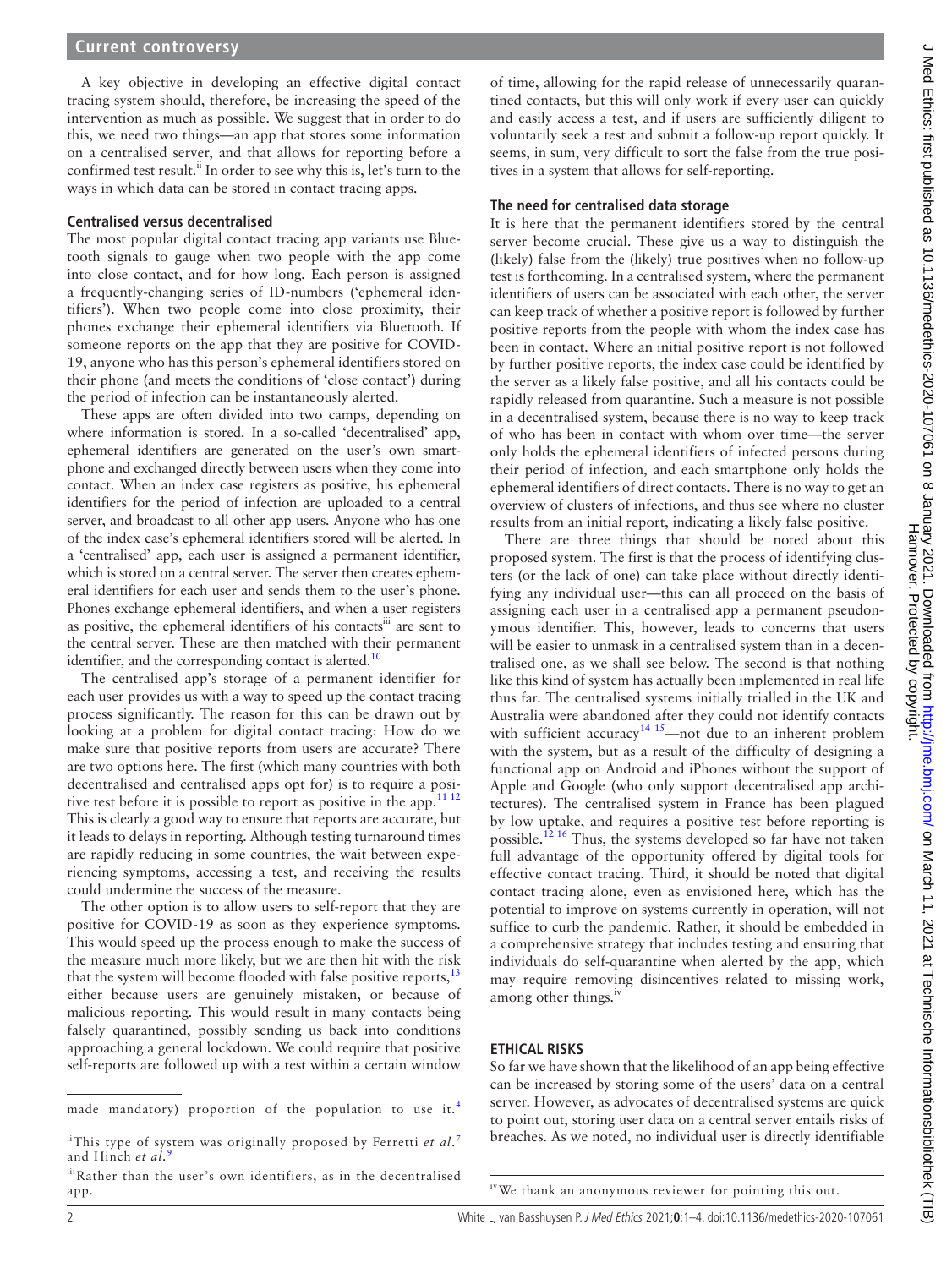$\subset$ 

on the central server (they are identified with a pseudonym). But many developers and defenders of a decentralised app are concerned that it would be too easy for governments to use the information provided to identify individuals and expand the system, $17-19$  allowing the government to surveil its citizens, and potentially pass this information on to law enforcement or use it for other purposes.<sup>17</sup> It is also possible that information on a centralised server could be accessed by a hacker.<sup>[17](#page-3-13)</sup>

Advocates of decentralised systems not only point out that centralised systems entail risks of breaches; they also contend that these risks are prevented in decentralised systems, which are 'privacy preserving by design'.<sup>17</sup> This putative advantage of decentralised systems can be compared with a principle from safety engineering, namely that of 'inherently safe design'. This refers to the practice of eliminating potential hazard, rather than merely containing it.<sup>20</sup> For instance, a design using fireproof materials instead of inflammable ones is inherently safe, whereas using inflammable materials while preventing a major fire through a sprinkler system would constitute a 'secondary prevention'. Other things being equal, inherently safe design is preferable to secondary prevention because even if secondary prevention is installed, the hazard is still present, and thus the unwanted outcome can still be triggered through some series of events (eg, the sprinkler system might be destroyed through some unanticipated event, and a major fire might occur); whereas this possibility is ruled out if the hazard is entirely removed. $21$ 

Advocates of decentralised systems can then be understood as arguing that, by minimising the amount of centrally stored data, decentralised apps are inherently safe ('privacy preserving by design'). Centralised apps, in contrast, are in need of a sprinkler system—regulations preventing the misuse of data and their effective enforcement—but such secondary preventions are prone to error and thus involve ethical risk, namely possible breaches, caused either by government abuse or by a hacker. Because decentralised systems do not involve this risk, they are preferable. As we will show next, this argument cannot be sustained. There are two reasons for this: first, inherent safety is only preferable to secondary prevention if it minimises overall ethical risk, but decentralised systems entail considerable ethical risks as they are less likely to be effective; second, it is not true that decentralised systems are inherently safe. Taken together, these arguments provide reason to think that, if equipped with suitable secondary prevention, centralised systems could minimise overall ethical risk.

### **Ethical risks are unavoidable**

Safety engineering does not require that inherent safety always be realised. Inherent safety may reduce the likelihood that the purpose of a given design be achieved, or it may even entirely preclude the achievement of this purpose, such as when a hazardous element is an essential part of the system, as in the case of nuclear power plants.<sup>20</sup> In such cases, secondary prevention is preferable if this allows the achievement of the design purpose while sufficiently minimising the risks. We have argued that a centralised design increases the likelihood of effective contact tracing, and we may thus be in a situation where a centralised design is preferable, if its associated risks of breaches can be sufficiently minimised through secondary preventions.

There is reason to think that they can. In many countries, data pertaining to health are among the most strictly regulated, and in many places, such as some US states, legislation has been introduced specifically preventing information gathered by COVID-19 contact tracing efforts from being shared for non-public health purposes under any circumstances. $^{22}$  $^{22}$  $^{22}$  The

Provincial Court of British Colombia in Canada similarly blocked the sharing of information pertaining to an HIV-infected person with law enforcement, accepting that the 'compelled disclosure of confidential information would undermine the ability (to pursue) effective treatment of HIV and endanger the lives of HIV-positive persons, thereby placing at risk the health interests of the population as a whole'.<sup>2</sup>

This is all to say that, just as sprinkler systems can be an effective means of preventing a fire, whether the information gathered by contact tracing can be shared, and with whom, can be successfully regulated. As with any secondary prevention, risks of breaches cannot be eliminated entirely. However, it should be noted that the alternatives are also not risk-free. Decentralised apps, even if they were privacy-preserving (which we argue below is not the case), entail considerable ethical risks as they are less likely to be effective in containing the pandemic, and failing to do so will involve harm (loss of lives, economic damage etc.). Furthermore, alternative means of fighting the pandemic, such as selectively locking down the elderly, involve ethical risks too, as they severely discriminate against the elderly.<sup>[24](#page-3-18)</sup> In our fight against the pandemic, there are no risk-free options.

## **Decentralised systems are not inherently safe**

The second fallacy of the above-stated defence of decentralised systems stems from the assumption that these systems are inherently safe ('privacy preserving by design'). Cryptographers have noted that both centralised and decentralised systems are vulner-able to hacking attacks, but their vulnerabilities differ.<sup>[10 25](#page-3-8)</sup> A major concern for centralised systems is that a hacker might be able to identify app users through their centrally stored permanent pseudonymous identifiers, as well as the identities of the people they have been in contact with. Serge Vaudenay argues that such an attack would be difficult to achieve, and would probably require a malicious government authority to store additional information as an app user registers in order to make identification possible[.10](#page-3-8) Others, such as Richard Baskerville *et al*., emphasise that highly integrated systems in general have fewer, controllable vulnerability points, and can thus be expected to allow for better auditing. At the same time, increased integration means that they are more severely affected if compromised, as breaches affect all integrated functions. $^{26}$  In the context of contact tracing, we might thus expect breaches to be more likely in dispersed decentralised systems while being less likely but more severe in more integrated centralised systems.

The kinds of breaches we should be concerned about in decentralised systems are attacks that could expose the identities of infected users. When a user of a decentralised system reports that he is infected with COVID-19, all of his ephemeral identifiers are uploaded to the central server, where they are accessible to everyone. This makes it possible to record the ephemeral identifiers broadcasted by particular users, and then to check them later against the identifiers stored on the server. This would enable the identification of those that have become infected.<sup>27</sup> Such attacks, Vaudenay contends, could be conducted by any tech-savvy user, and 'are undetectable, can be done at a wide scale, and…proposed countermeasures are, at best, able to mitigate attacks in a limited number of scenarios.' Attacks on centralised systems, on the other hand, can be better identified and mitigated 'by accounting and auditing'. Vaudenay even suggests that privacy-conscious users would in fact be less likely to report that they are infected in a decentralised system than a centralised one. Vaudenay also notes that information stored in a decentralised manner could be utilised by law enforcement for example, 'after a burglary during which a Bluetooth sensor